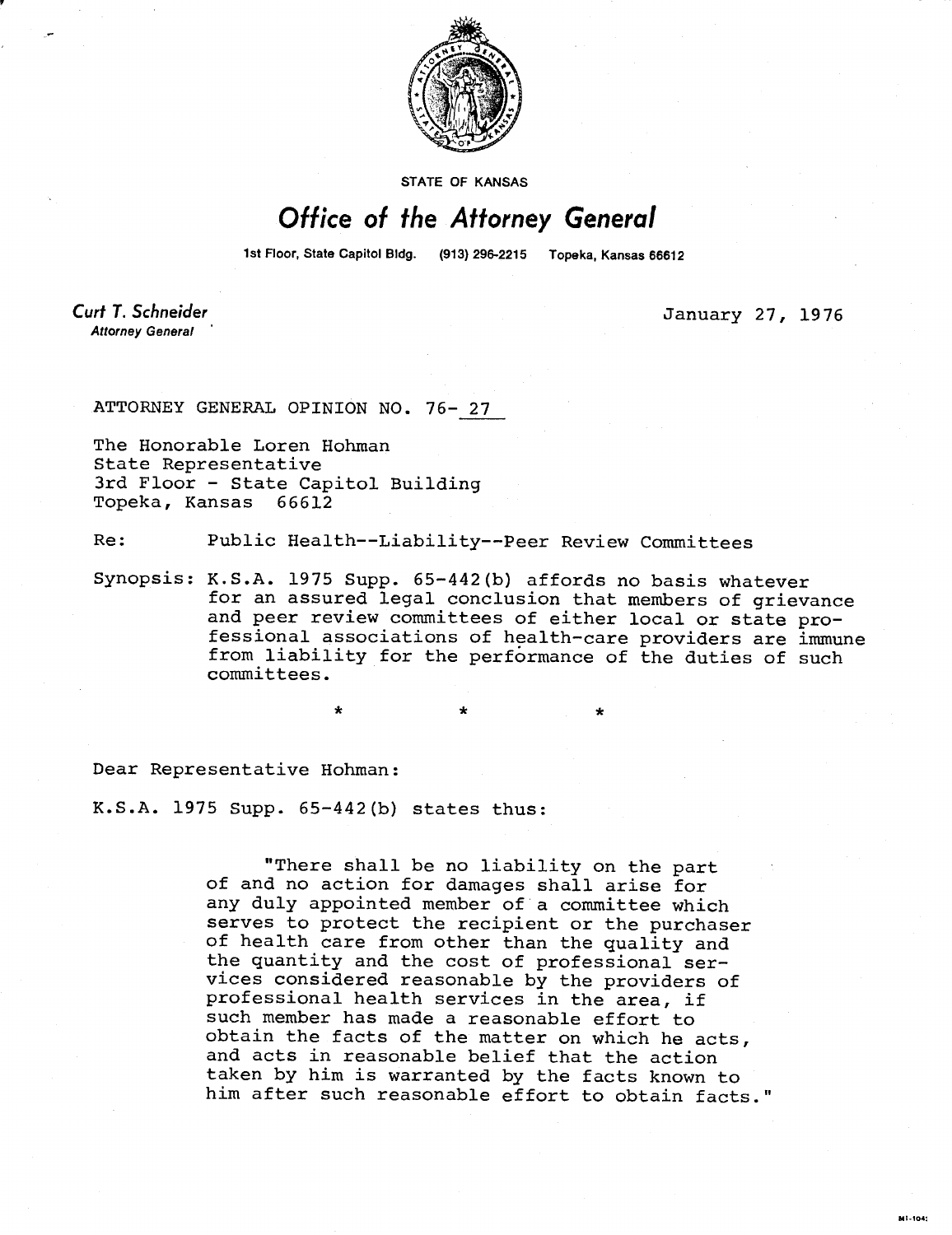The Honorable Loren Hohman Page Two January 27, 1976

You advise that various professional associations, such as the Kansas State Dental Association, the Kansas Optometric Association, the Kansas State Osteopathic Association, the Kansas Medical Society and the Kansas Pharmaceutical Association appoint grievance and peer review committees for the purpose of reviewing complaints made by the public relating to the quality, quantity and cost of professional services. The question has arisen whether the immunity sought to be provided by this provision extends to the grievance and peer review committees of these and like associations.

This provision is a model of awkwardness, ambiguity and obfuscation. It provides that there shall be "no liability on the part of" any duly appointed member of a committee, and that "no action for damages shall arise for" any such member. (Surely, the legislature intended to say that no action for damages shall arise against such members, rather than for them.) The language does not specify for what kinds of causes of action immunity is granted, nor does it identify the conduct or kinds of activities out of which "no action for damages shall arise." Although duly appointed committee membership is an essential element of immunity, there is not the slightest suggestion as to the nature of these committees. For example, there is no apparent requirement that the committee member be a member of any medical profession or, indeed, that the committee itself be in any way connected with any organization of medical professionals. While a member must be "duly appointed," it does not suggest by whom or by what body the appointment must be made. To be eligible for the immunity, the committee must be one which serves to protect the recipient of health services from

> "other than the quality and quantity and the cost of professional services considered reasonable by the providers of professional health services in the area."

Presumably, this inexpressive phrase is designed to imply that committee members are eligible for the immunity sought to be provided by this subsection if they serve on a committee which serves to protect the public from health care of quality, quantity and cost which is considered unreasonable by providers of professional health care services "in the area." The language does not state that this is the case, and it is obviously subject to differing constructions.

This provision purports to grant an immunity on the broadest possible basis. Presumptively, the immunity is intended to extend to duly appointed committee members for actions taken by them in the performance of their duties as members of the committee. The statute does not restrict the immunity thus. Indeed, there is no language whatever restricting the purported immunity to causes of action